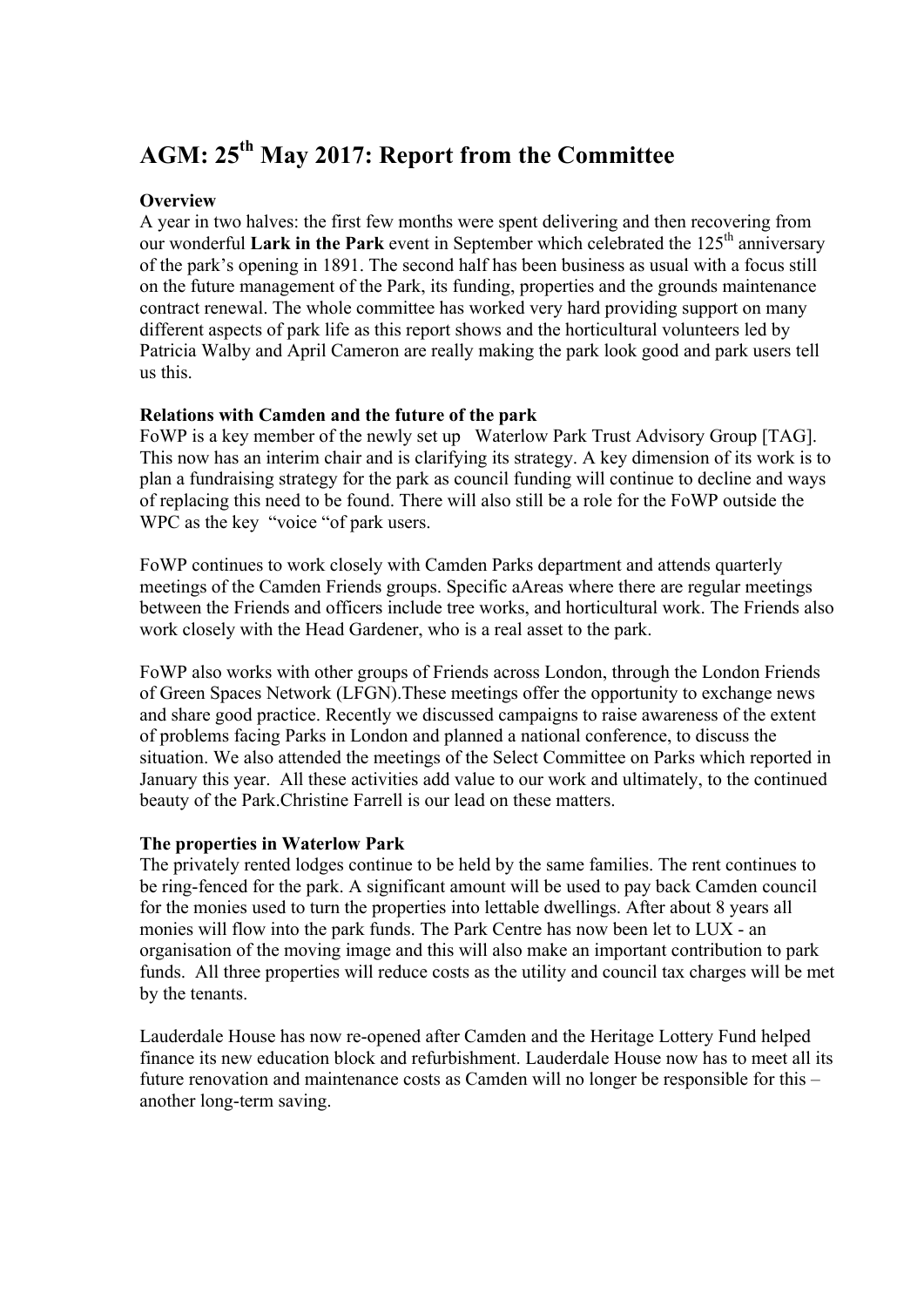# **Horticulture and volunteering**

It's been another successful year for the horticultural group. Last summer, drawing on the expertise of retired primary head teachers in Highgate, we worked with all six local primary schools using the park's  $125<sup>th</sup>$  anniversary as a topic to deliver sizeable chunks of the Key Stages1  $& 2$  in the national curriculum. One of the children's projects was to grow sunflower seeds in the classroom and transplant them into a spectacular sunflower plantation in the kitchen garden. It was rewarding to see children bringing their families to the kitchen garden to show off their sunflower which by August had reached the towering height of 2-3 metres.

Last year Camden awarded the horticultural volunteers a plot of land in the park to use as a nursery. Late summer was spent levelling the ground, moving a very heavy shed (thanks to some young blood community effort) and constructing a polytunnel. This has paid dividends in enabling us to grow plants and bulbs for sale without the risk of squirrel attack, and supply the head gardener with plants for the park – plants that would have been too expensive to provide from commercial nurseries. Meanwhile the borders and beds and Swain's Lane Lodge, planted up last year, continue to develop well.

Our band of volunteers has been small but very committed with their numbers occasionally swelled by classes from Capel Manor and corporate teams from the city. This year we are also hosting a Highgate School community group who will be creating a new sunflower plantation.

Projects this year include developing the back of the park centre into a medicinal garden and helping Lauderdale House develop the spaces left empty following the building work. Over the year we have also been working together with other Highgate institutions, in particular the cemetery and the Harington Scheme.

After seven years Patricia Walby, who began the horticultural volunteer programme is standing down. She is hoping that members will appoint April Cameron, her teacher at Capel Manor and former head of garden design and horticulture at the college, to succeed her.

# **The Community Orchard**

Since being planted in February 2013 the Orchard has flourished and is looking very healthy and verdant. Last year Louise Lewis gifted us a Stella Cherry to replace one that had been damaged by a dog attack, and we can report that it has settled well and blossomed beautifully in its first year.

In the summer we pruned a couple of the stone fruits, removing a long central leader from the Damson. It was fruiting about 3 metres from the ground which made it impossible to pick. Hopefully the tree will bush out more. In the winter we pruned some of the apples, most notably the Core Blimey (tree 4), the Tydeman Late Orange (tree 6), and the Greensleeves (tree 8) - all to improve their shape. Apple trees are ideally pruned to a wine glass shape to encourage fruiting in an open space in the middle of the tree.

Most of the trees have blossomed well, and this year, our fifth season, we are hoping to actually sample some fruit at the end of the summer. Very little of the fruit which did grow last year survived the squirrels and birds, or the mischievous hands of strangers. The Orchard has its own web-site at www.waterlowparkorchard.org.uk and occasionally tweets @WaterlowPkOrchd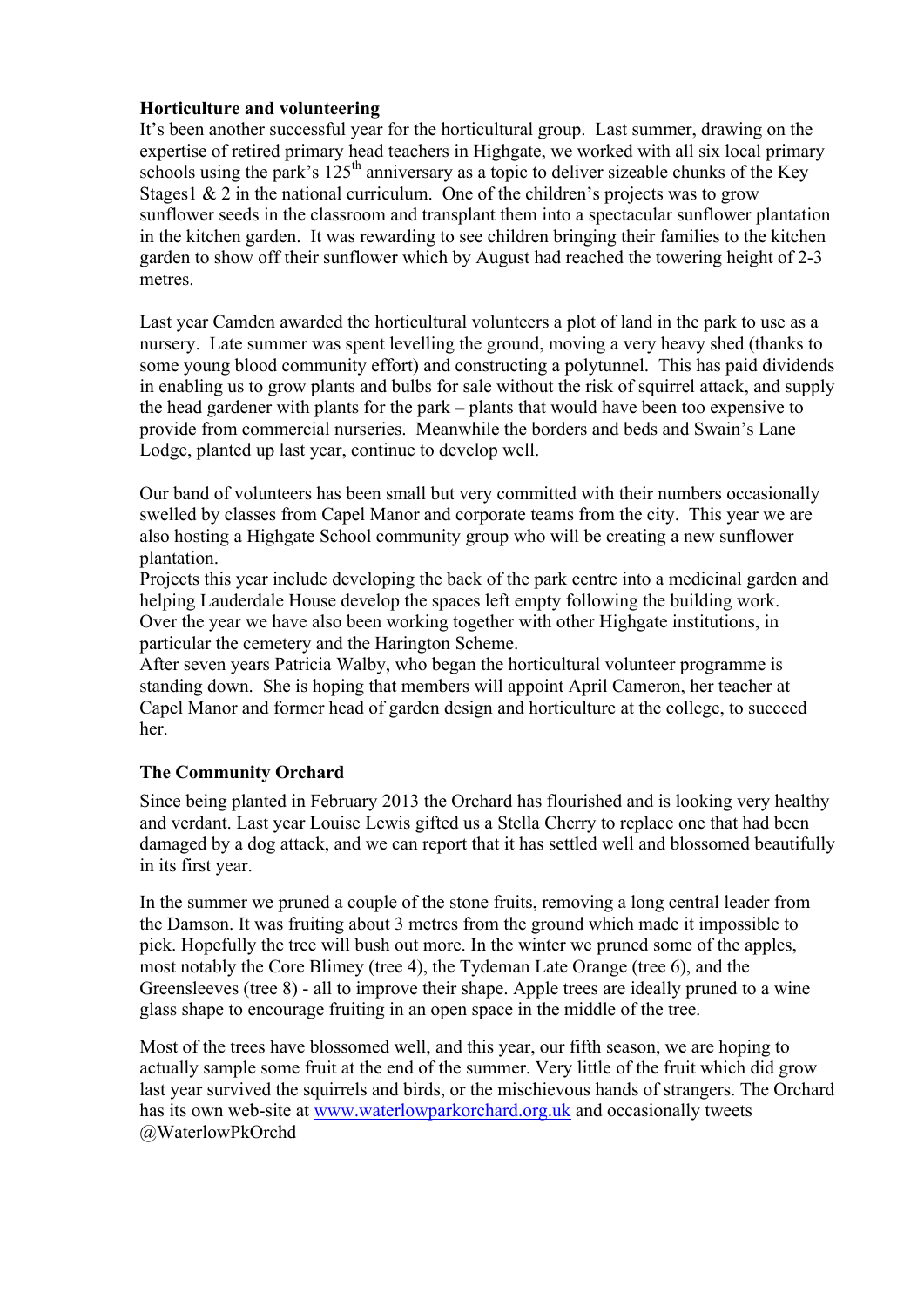## **Kitchen Garden**

In 2016 Camden formally transferred the management of the Kitchen Garden to all ten community groups. A meeting was held in October to agree a constitution and to elect officers. Matt Collins was elected Chair with supporting secretary and treasurer. Sadly, Matt had to resign as Chair in May this year, because he has moved away from the area. A meeting will be held soon to elect another Chair. A replacement has been found to take over his plot.

Last autumn some of the turf at the side of the plots was removed and wild flower seeds sown. School children led by Patricia, and April planted sunflowers in the spaces at the bottom of the site. They looked wonderful throughout last summer. We entered the Kitchen Garden in the London Open Gardens weekend in June. This publicity meant that we had visitors from all over London, some from other parts of the United Kingdom and several from abroad.

The Kitchen Garden has been an amazing success since it opened seven years ago. Started as a food growing initiative when Shaun Kiddell was the Camden Officer responsible for Parks, it has achieved a community of gardeners who have produced some remarkable flowers and vegetables over the seasons. This community includes two primary schools, a children's nursery and several local gardening groups. It has never been vandalised, nor, as far as we know, has any of the produce been stolen. It really does make an invaluable contribution, to an already beautiful Park.

## **Trees, Views and Maintenance issues**

Responsibility for trees and views this year was taken on by Louise Lewis after Ian Henghes, left the committee. We work closely with Camden Council. Some new trees have been planted and we have been able to ensure they are planted in appropriate spots. We have also made our own suggestions as to which tree species we would like to see. We are working closely with the Waterlow Trust Advisory Group Trees and Views group and . trying to challenge Camden's blanket trees policy, for all the borough, of only planting native trees. We would prefer more flexibility in the case of Waterlow Park which is known for both its 'park trees' and its exotic trees. We would like to see greater diversity in the tree planting to preserve this variety. Similarly we are trying to persuade Camden to allow greater tree management in order to preserve and enhance views. We have regular walkabouts, with and without Camden officers and continue to monitor the parks trees and views. The TCV Conservation Volunteers continue to contribute to the ground maintenance in the park, working principally in the nature areas around the top and lower ponds.

#### **Wildlife**

Work on developing wildlife initiatives has been on hold this year as work on setting up TAG and Lark in the Park have absorbed much of our time

#### **Sport**

FoWP has long wanted to develop a strategy for sport in the park, but we are still unable to put any real resources to this. Among the things we would like to see are more productive use of the tennis courts which encourages children and young people to use the courts and therefore the park more. We would also like a discrete outdoor gym and a petanque course has already been prosed by some park users. Coolhurst tennis club continues to hire some courts to run tennis for children but it is not clear to what extent this is helping meet our aim of getting underprivileged children doing sport.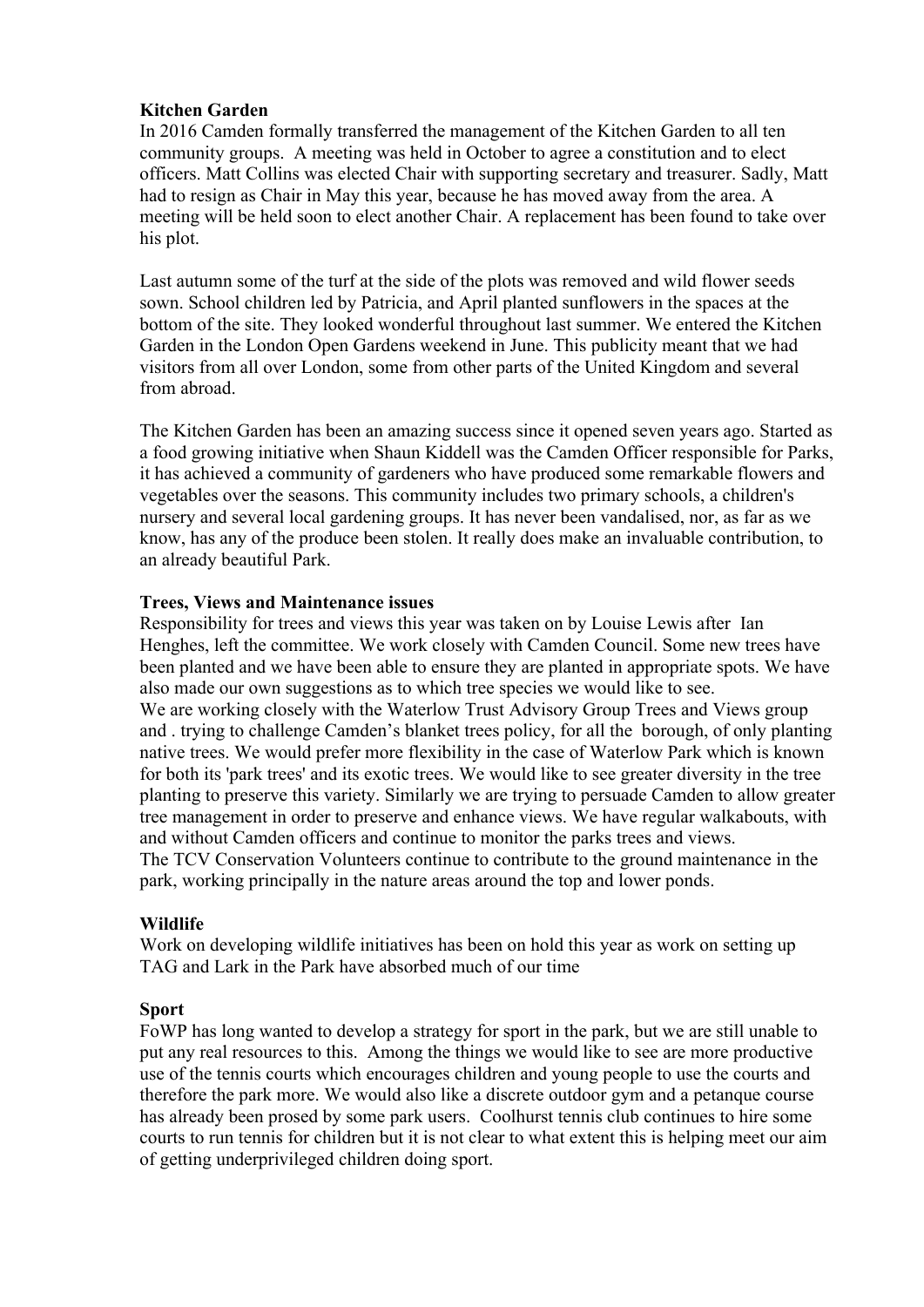There are also some maintenance issues which need to be resolved. Until we attract some one onto the committee willing to take forward the sports interest, little will happen.

# **125 Anniversary of the public opening of the Park - Lark in the Park**

2016 was Waterlow Park's  $125<sup>th</sup>$  Birthday and we wanted to be sure it was a year to remember. We created a series of events during 2016 with the theme *Waterlow125*, leading up to a grand 'village fete' in the Park to echo the original opening event in 1891.

The year started with a *Park Life-* themed amateur photography competition. 12 winning images were published in FoWP's first calendar. A commemorative mug also went on sale. An ambitious history and nature programme was created for local primary schools. The children created plays about the Waterlow family, grew sunflowers from seed and planted them in the Kitchen Garden and also wrote poems and drew pictures about the Park's destiny. Sir Christopher Waterlow and local historian Pam Cooper gave talks to the schools.

The *Lark in the Park* in September was the 'birthday party' for the Waterlow125 Anniversary. The park was transformed with marquees housing food and beer stalls, village stalls for cakes and bric a brac, shies and games a mini farm and donkey rides. Our Headline sponsor was Goldschmidt and Howland and Big Lottery Fund, Camden Council, Ernest Cook Trust and the Stationers' Community Fund also generously underwrote the event. Schools, volunteers and local businesses also made valuable contributions in kind..

The f*ete* was opened by TV star Paul Whitehouse together with VIPs whose forbears were at the original park opening: Lord Avebury, descendant of Sir John Lubbock (LCC Chairman), Cllr Nadia Shah, the Mayor of Camden, (now the park's managers) Mr Michael Welbank , MBE, Chief Commoner of the City of London, (representing the Lord Mayor), Mr Ian H Bennett, Master of the Worshipful Company of Stationers and Sir Christopher Waterlow whose great x 3 grandfather, Sir Sydney had been Lord Mayor and Master of the Stationers Company and 52 Waterlows came from around the globe to join the celebrations.

All day activity included a Mad Hatter's Tea Party by Lauderdale House and the school children's excellent plays, plus music by the North London Brass Band, Highgate Choral Society and Pearly 'royalty'. A fitting tribute to our Waterlow Park 'garden for the gardenless'.

#### **Communications - Website and social media**

Along with direct mailings, the website www.waterlowpark.org.uk continues to be our main channel of communication with members and Park users. This was particularly vital over the past 12 months to provide information on developments in the Park, to promote events connected with the celebrations for 125 years of the Park and to sell the calendars and mugs produced to mark the occasion. The calendar featured the winners of the photographic competition organised as part of Waterlow 125. This was sold in local shops as well as online .. The website also has an active twitter feed focusing on current images and information.

The committee also produces occasional newsletters which are emailed to supporters but this and the web are areas of activity that need developing and the committee hopes that someone with relevant knowledge may come forward to replace the person who filled this role during part of the past year who has now moved away from the area.

**Follow us on Twitter @WaterlowPark and @WaterlowPkOrchd. The Park also now has a Facebook page (www.facebook.com/waterlowpark).**